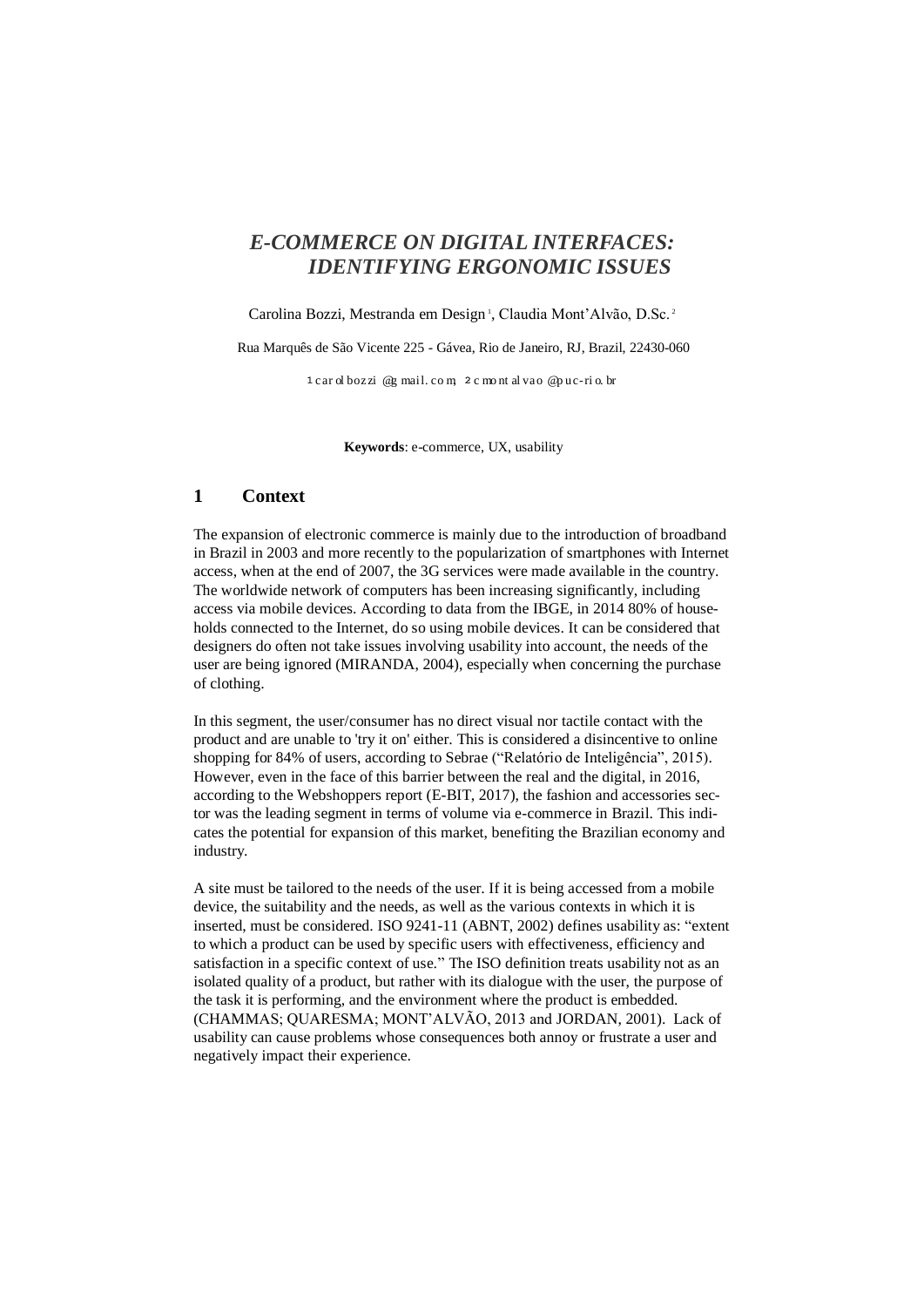Usability, when considered appropriately, will mitigate doubts in the user's navigation. That is, at the time of designing a site, the designer must include in his assignments a checklist of questions about the clarity of understanding on the part of the user (KRUG, 2006). It is relevant to develop diagnostics and develop strategies that can contribute to the most efficient, effective and satisfactory site designs both for access via mobile devices and for access via desktops.

# **2 Method**

To achieve these objectives, the following research methods and methods were used:

- Bibliographic survey;
- Narrative and systematic literature review;
- An exploratory interview with a sample of the studied population;
- A semi-structured interview with fashion specialists;
- A questionnaire and
- A research to select which website should be used for the case study.

This stage of the dissertation was considered the exploratory phase of the research, with the aim of providing greater familiarity with the problem, with a view to making it more explicit or to constitute hypotheses (GIL, 2002).

The exploratory interview assisted in the elaboration of the questionnaire by raising critical points that impact the decision-making process of users when buying clothes online. To obtain the opinion of specialists in the area, a semi-structured interview was conducted with the intention of elucidating questions about the research topic and using this information to later elaborate a usability test with the users.

From the information gathered in this first phase, it was possible to elaborate the problems of this research, which are as follows:

- 1. What are the difficulties a user faces when trying to buy a garment?
- 2. What information about a product must be presented on a website to overcome the lack of physical contact?
- 3. To what extent is usability being considered as a guideline, taking into account the characteristics and singularities of the devices?
- 4. How does usability impact on the user experience?

## **3 Results**

Exploratory interview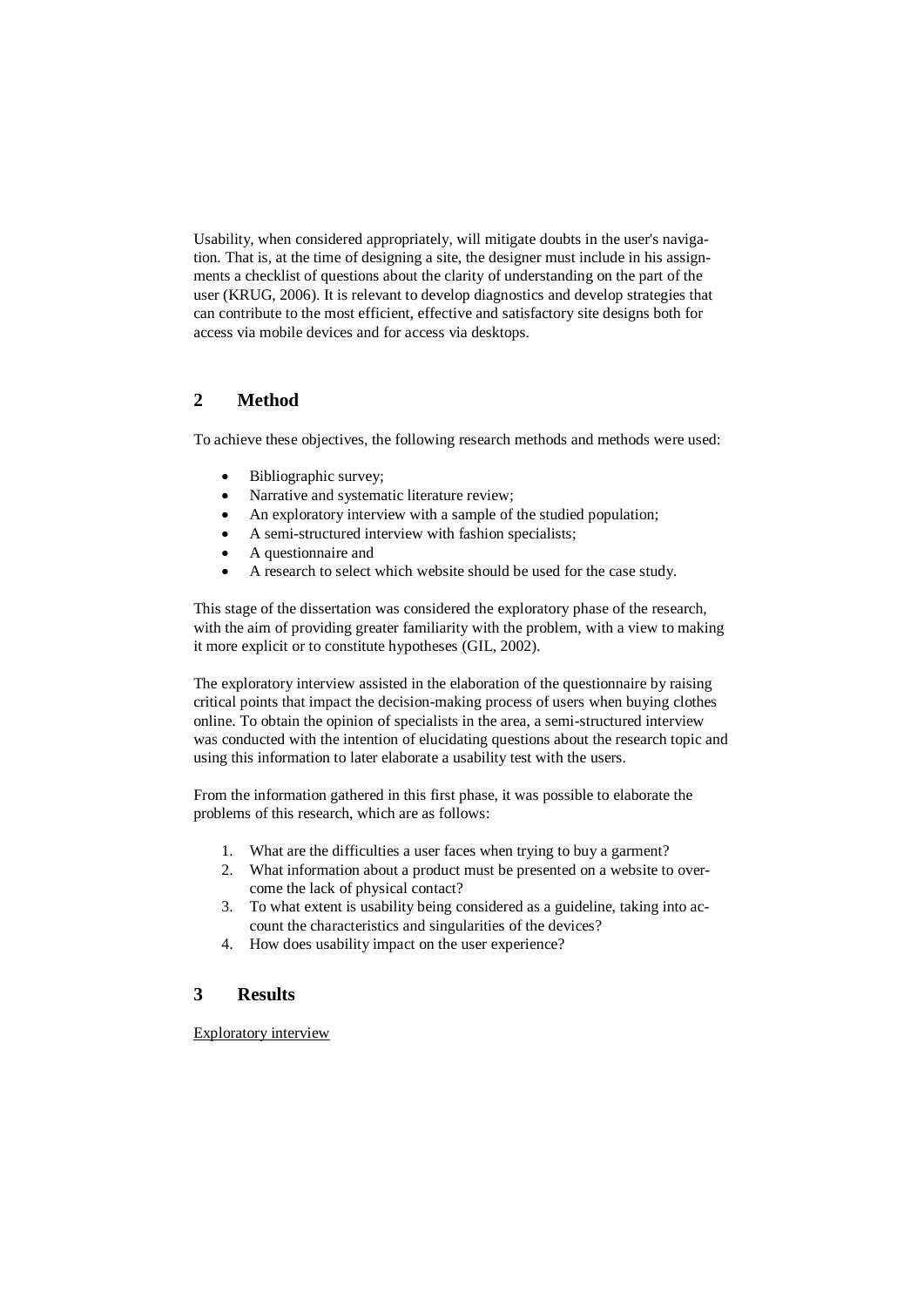The results of the exploratory interview were divided in three categories:

- Trust
- Price
- Delivery.

#### Questionnaire:

205 people answered the questionnaire, most of them women (68.5%). 48% of the respondents had completed post-graduation.

Of those interviewed, 99.5% stated they had already purchased online, (51% women and 49% men), and 0.5% never bought online.

Regarding the reason people buy online, highlight the practicality and ease of comparing prices, 83% and 75%, respectively. 52% buy because of the lower prices.

Contrary to Webshoppers, the category most purchased by users of the recruitment questionnaire is books / signatures and magazines (66%), the fashion and accessories category appeared in 3rd place (52%).

65% of the respondents stated they had already bought clothes online and 75% had already made purchases online using a cell phone.

Of the 45% who do not buy clothing online, the main reasons that prevent them from buying are: not knowing if clothing will fit (81%) and insecurity about the trim (87%). The table below shows all the reasons and their results.

#### Interview with fashion specialists:

The interviews were analyzed using the Content Analysis method it is a set of methodological tools that apply to extremely diverse "discourses" (BARDIN, 2011).

Among the most mentioned context units are: "Standardization" and "Information".. The first unit is related to the different references in which Brazilian modeling was based. According to experts, as the anthropometric studies took time to be developed in Brazil, several foreign sources were searched resulting in numerous tables with different measures and without considering the specificities of the bodies of the Brazilians. *"If you go to the market today to look for bibliography of modeling translated*  into Portuguese you will find a multitude of books in which already presented in the *material is not standardized, it has differentials in the presentation of the names of the measurements, in the way it is measured."*

The second registration unit, "Need for standardization" there were some quite different opinions among the experts, some advocate the standardization of the tables of measures so that the marks follow the same numbering *"Today we are dealing with*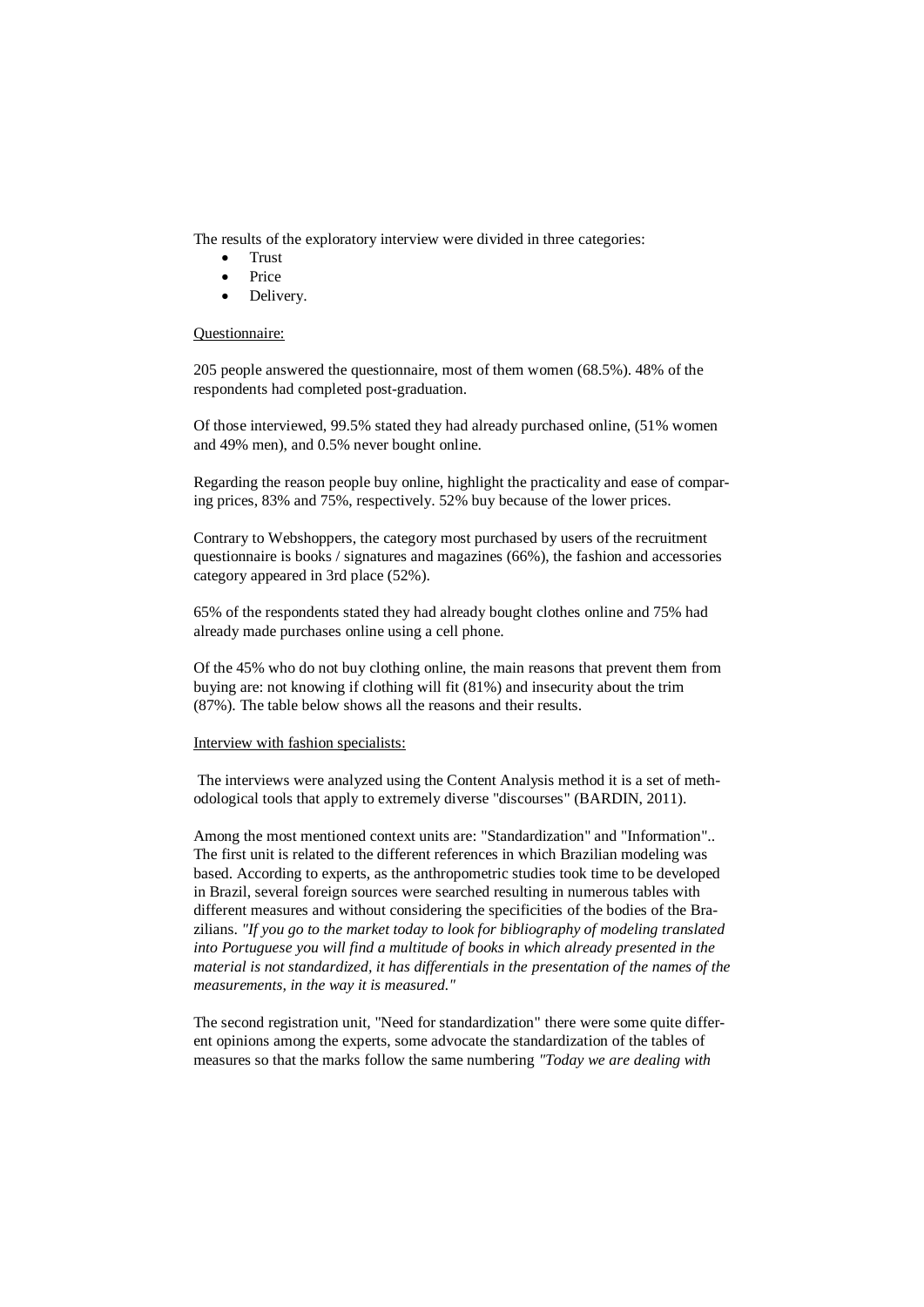*the e-commerce, which without standardization has no way to go to market and retain customers, when buying products online".*

Others do not find it necessary to have a standard of measures *"... today I do not believe that this standard is more necessary".* And that each brand should create its measurement chart *"I think it's really cool for every brand to create yours, your table, your patterns that you follow there so, of course, it's just going to do that by watching its audience."* And there are still those who believe that standardization is not possible *"So about the possibility of standardizing, meeting the needs of all the types of female bodies in our country, is impossible. But what we have to take into account is the possibility of trying to standardize as little as possible."*

The "Information" context unit generated 6 registration units, highlighting *"Information and transparency for the consumer"* with almost 55% of occurrences. In the view of some experts, a brand may not have a standard measurement table, but it needs to tell its users what measures it is using. *"If the brand identifies that it wants to serve a specific target audience, the only thing it has to be is clear "," ... each company could make its (table), of course being sensible, transparent not to sell something that does not fit.*

# **4 Conclusions**

Lack of trust is the main barrier consumers face when buying online, especially concerning fashion websites. This factor in the user's interaction is related to the hedonic qualities, that refer to the perceived ability to support the user in achieving goals of being or being related to UX and to the pragmatic qualities that refer to the perceived ability of the product to achieve goals of doing, related to usability (HASSENZAHL, 2007).

The segment of fashion and accessories despite being the leading segment in sales volume was in 6th place in financial volume (E-BIT, 2017). This number indicates that consumers spend less per purchase, corroborating the verbalizations of the exploratory interview, suggesting that the low price addresses the risk perceived by the user. In addition, studies have shown that users are willing to risk more by acquiring products with a low monetary value (KIM & BENBASAT, 2009)

The perception of risk is mainly due to the lack of confidence of the user in relation to the sizes of Brazilian clothes, that according to the experts interviewed do not follow the same reference of measurements and the result are pieces do not follow a standard. The fear of a garment not being the right size is increased by the lack of tactile contact characteristic of online shopping and the lack of complementary information, such as the dimensions of the product, material used and exchange policies, which could bring more security to the user. There is clearly a gap between the demands of the user for a standardization of the sizes and the opinions of the experts, who do not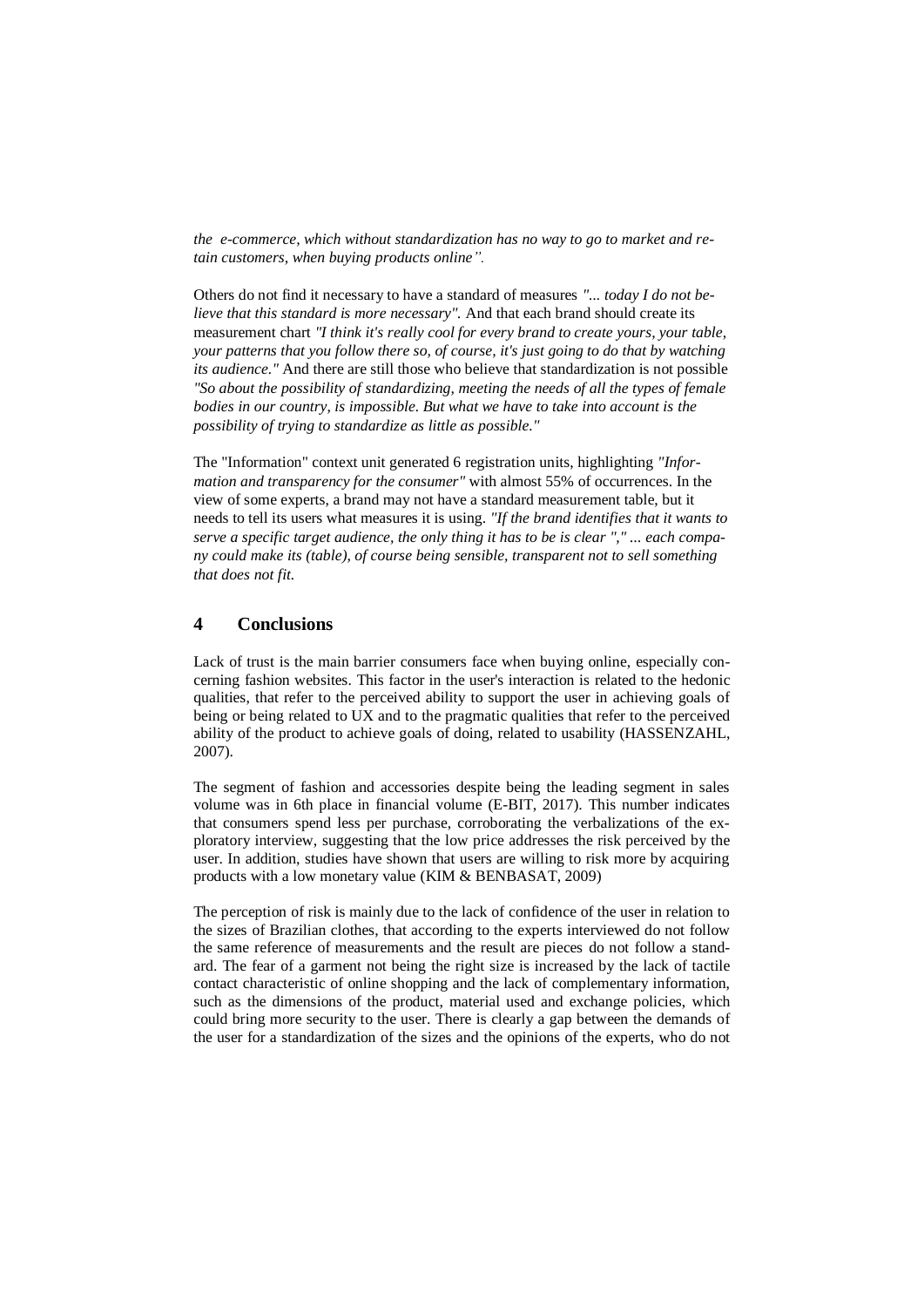believe that a national standard of measures is necessary. Some specialists believe that each brand can create its own measurements.

Lack of trust in the system, in some cases, prevents the task from being completed. In addition to affecting usability - efficiency, effectiveness and satisfaction – the disparity in the Brazilian measurement system and the lack of product information affect user experience. UX, an abbreviation of the term, encompasses all aspects of the enduser's perception of interacting with a company and its products and / or services (NORMAN; NIELSEN, [s.d.]). This perception includes the effectiveness, efficiency, emotional satisfaction and quality of the relationship of the company that created the product or service (KUNIAVSKY, 2010)

## **5 References**

ABNT. **NBR 9241-11: Requisitos ergonômicos para trabalho de escritório com computadores. Parte 11: Orientações sobre usabilidade**. Rio de Janeiro: ABNT, 2002.

BARDIN, L. Análise de conteúdo. In: 1. ed. São Paulo: Edições 70, 2011.

CHAMMAS, A.; QUARESMA, M.; MONT'ALVÃO, C. Um enfoque ergonômico sobre a metodologia de design de interfaces digitais para dispositivos móveis. **Arcos Design**, v. 7, n. 2, p. 145–171, 2013.

E-BIT. **35<sup>a</sup> Edição Relatório Webshoppers**. São Paulo: E-Bit, fev. 2017. Disponível em: <http://www.ebit.com.br/webshoppers>.

GIL, A. C. **Como elaborar projeto de pesquisa**. 4. ed. São Paulo: Atlas, 2002.

HASSENZAHL, M. **The hedonic/pragmatic model of user experience**. (E. Law et al., Eds.)Towards a UX Manifesto - COST294-MAUSE affiliated workshop. **Anais**...Lancaster: COST294-MAUSE, 2007

JORDAN, P. W. **Introduction to Usability**. 2. ed. London: Taylor and Francis, 2001.

KIM, D.; BENBASAT, I. Trust-Assuring Arguments in B2C E-commerce: Impact of Content, Source, and Price on Trust. **Journal of Management Information Systems**, v. 26, n. 3, p. 175–206, 2009.

KRUG, S. **Don't make me think! A common sense approach to web usability**. 2. ed. Berkeley: New Riders, 2006.

KUNIAVSKY, M. **Smart Things, Ubiquitous Computing User Experience Design**. Burlington: Morgan Kaufman, 2010.

MIRANDA, F. **Estudo ergonômico de websites de comércio eletrônico: seleção do produto pelo usuário no processo de compra**. [s.l.] Dissertação (Mestrado em Design: Ergonomia e Usabilidade e Interação Homem-Computador) - Programa de Pós-Graduação em Design Pontíficia Universidade Católica do Rio de Janeiro, 2004.

NORMAN, D. A.; NIELSEN, J. **The definition of User Experience**. Disponível em: <https://www.nngroup.com/articles/definition-user-experience/>. Acesso em: 15 out. 2016.

**Relatório de Inteligência**. **Sebrae**. Rio de Janeiro: jan., 2015. Disponível em: